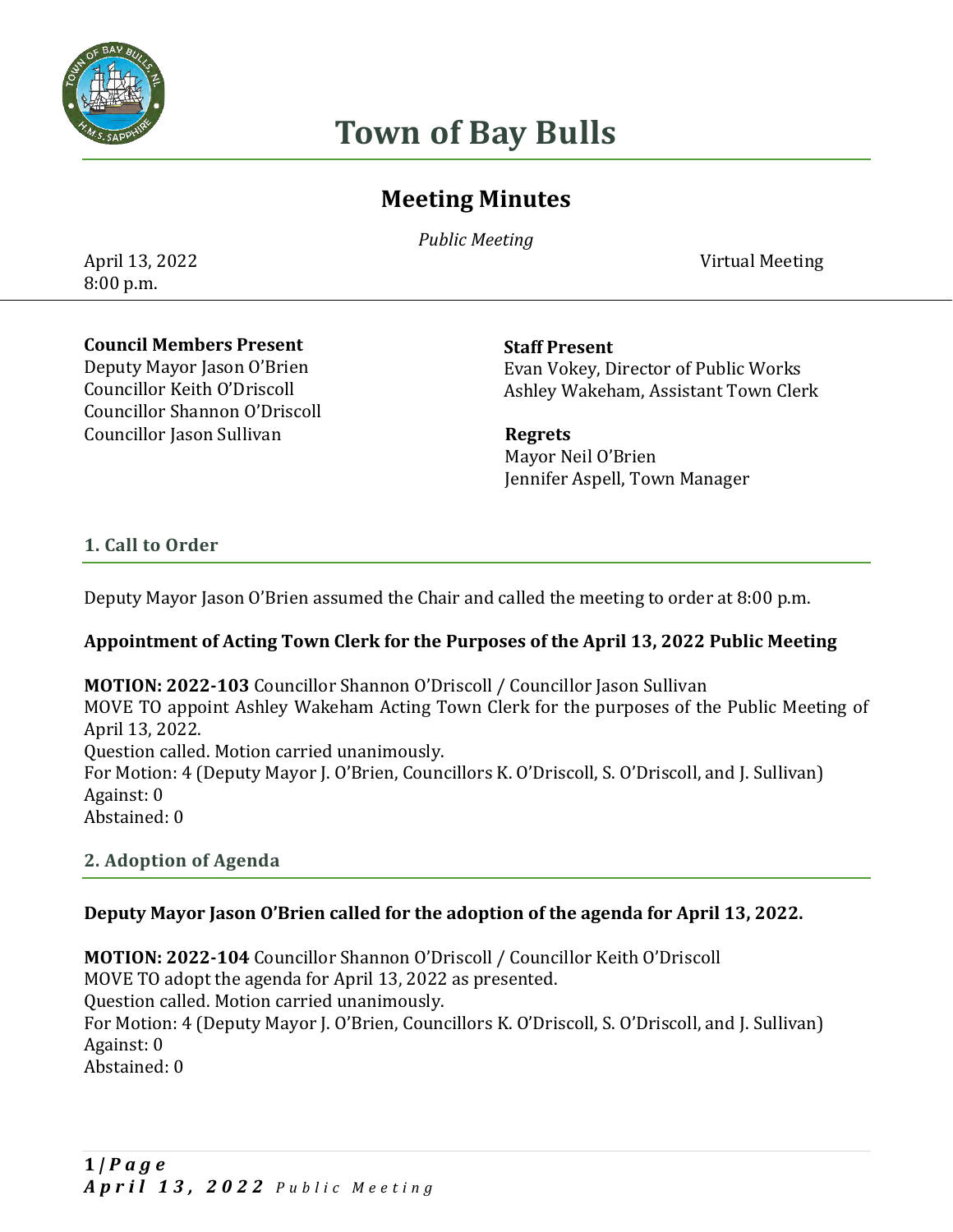#### **3. Adoption of Minutes**

#### **3.1 March 14, 2022 Public Meeting Minutes**

**MOTION: 2022-105** Councillor Shannon O'Driscoll / Councillor Jason Sullivan MOVE TO adopt the minutes of the Public Meeting of March 14, 2022 as presented. Motion carried unanimously. For Motion: 4 (Deputy Mayor J. O'Brien, Councillors K. O'Driscoll, S. O'Driscoll, and J. Sullivan) Against: 0 Abstained: 0

#### **4. Business Arising**

#### **4.1 Results of Privacy Complaint Investigation**

**MOTION: 2022-106** Councillor Keith O'Driscoll / Councillor Shannon O'Driscoll MOVE TO rescind Motion # 2022-063 which stated:

"MOVE TO grant Councillors' access to the AVL login system for monitoring purposes."

FURTHER MOVE TO accept the recommended resolution from the Office of the Information and Privacy Commissioner (OIPC) which stated:

"Providing Council members with login access to the AVL system would not be in accordance with the privacy provisions of the Act, and therefore it is recommended that the Town continue to limit such access to the minimum number of Town staff who require it for operational purposes."

Motion carried unanimously.

For Motion: 4 (Deputy Mayor J. O'Brien, Councillors K. O'Driscoll, S. O'Driscoll, and J. Sullivan) Against: 0

Abstained: 0

#### **4.2 Water Runoff Issue – 40 Lower Road**

**MOTION: 2022-107** Councillor Jason Sullivan/ Councillor Keith O'Driscoll MOVE TO defer item # 4.2 – Water Runoff Issue – 40 Lower Road. Motion carried unanimously. For Motion: 4 (Deputy Mayor J. O'Brien, Councillors K. O'Driscoll, S. O'Driscoll, and J. Sullivan) Against: 0 Abstained: 0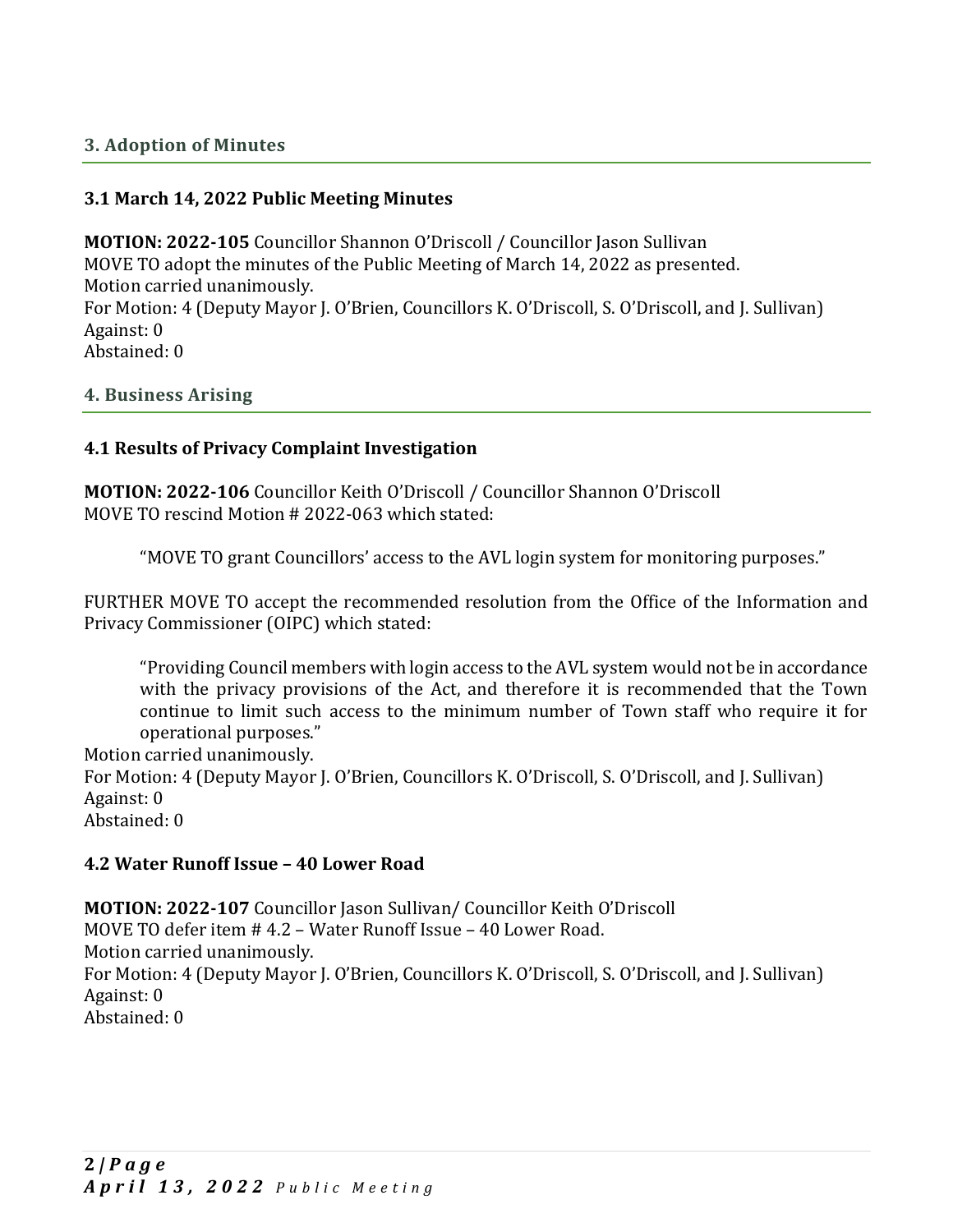#### **5. Delegations & Proclamations**

#### **5.1 Proclamation for National Organ and Tissue Donor Awareness Week**

Deputy Mayor Jason O'Brien read aloud the following Proclamation for National Organ and Tissue Donor Awareness Week

#### **PROCLAMATION NATIONAL ORGAN AND TISSUE DONOR AWARENESS WEEK**

The Canadian Transplant Association (CTA) was created in 1987 to raise awareness about organ donation and celebrate the success of transplants in saving lives. Members of the CTA consist of transplant recipients, athletes and volunteers dedicated to promoting organ and tissue transplants, and providing support networks to donors and recipients.

*Whereas, last year in Canada, there were 4500 Canadians awaiting a lifesaving organ transplant; and*

*Whereas, 75 people could receive tissue from one donor; and*

*Whereas, one organ and tissue donor can save up to eight lives and enhance as many as 75.*

*Now Therefore, on behalf of the community of Bay Bulls does hereby proclaim April 24-30, 2022 to be Organ and Tissue Donor Awareness Week.*

#### **6. Applications**

**6.1 Application # 2022-300** 5 Scott Drive **New Residential Accessory Building Development** 

**MOTION: 2022-108** Councillor Jason Sullivan / Councillor Shannon O'Driscoll MOVE TO approve application # 2022-300 for a residential accessory building at 5 Scott Drive. Motion carried unanimously. For Motion: 4 (Deputy Mayor J. O'Brien, Councillors K. O'Driscoll, S. O'Driscoll, and J. Sullivan) Against: 0 Abstained: 0

**6.2 Application # 2022-403** 51 Quay's Road **New Residential Development** 

#### **MOTION: 2022-109** Councillor Jason Sullivan / Councillor Keith O'Driscoll MOVE TO provide approval in principle pending the receipt of all other government approvals for the proposed new residential development at 51 Quay's Road. Motion carried unanimously.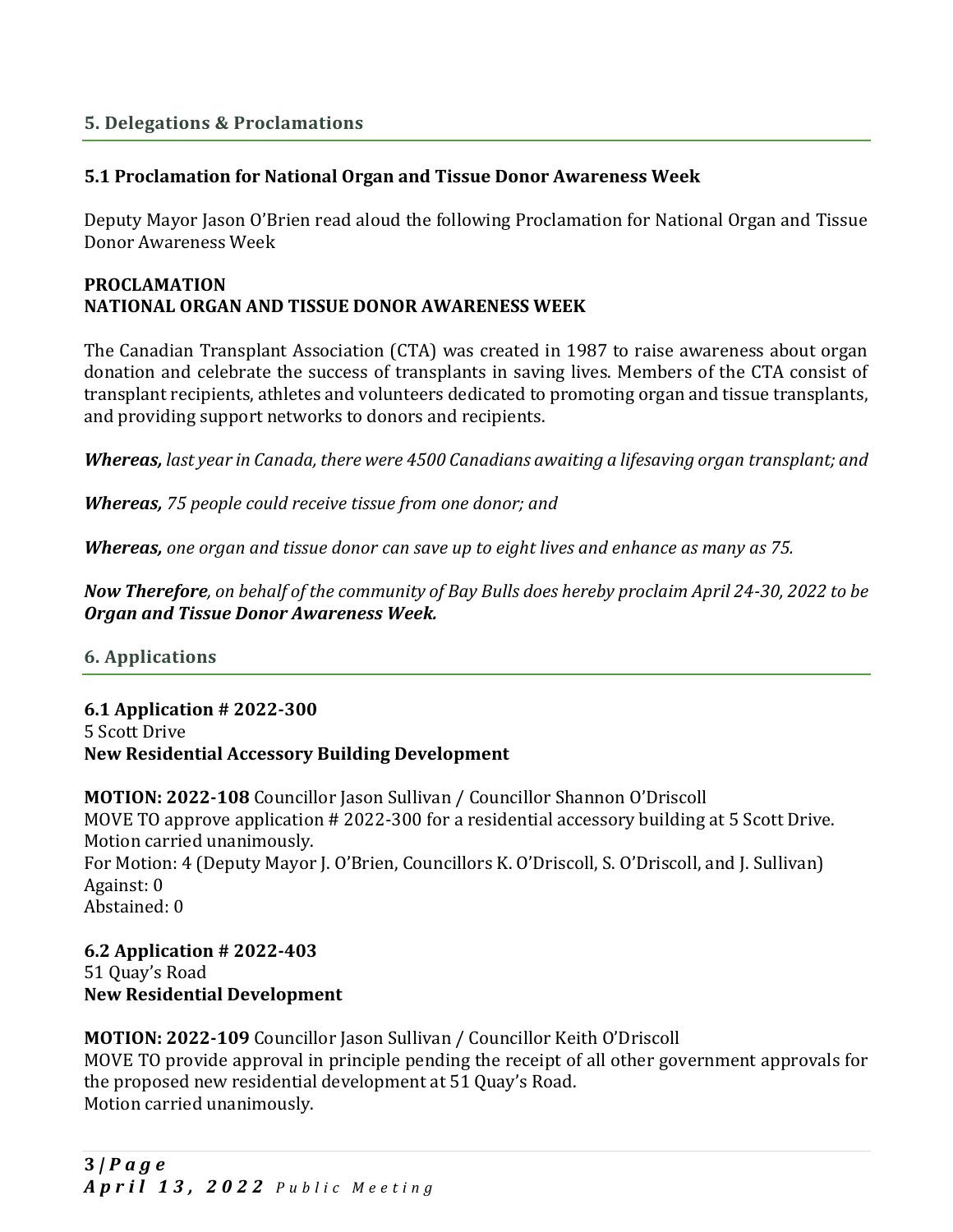For Motion: 4 (Deputy Mayor J. O'Brien, Councillors K. O'Driscoll, S. O'Driscoll, and J. Sullivan) Against: 0 Abstained: 0

## **6.3 Application # 2022-700**

#### 15-21 Quay's Road **New Residential Subdivision Development**

## **MOTION: 2022-110** Councillor Keith O'Driscoll / Councillor Shannon O'Driscoll

MOVE TO provide approval in principle for a 6-lot residential subdivision at 15-21 Quay's Road pending the following criteria are met:

- 1. The developer must provide a Concept Plan showing the land or lot boundaries which shall include proposed development of the land by using turf, plants, shrubs, trees, retaining walls, and fences.
- 2. The developer must provide to the Town of Bay Bulls a drainage plan, stamped by a professional engineer to determine how surface water catchment will be managed, controlled and mitigated so as to not cause water runoff to adjoining land.
- 3. An allocation for open space or a provision for cash in lieu of open space as per Regulation 78 of the Town of Bay Bulls Development Regulations.
- 4. The developer must adhere to the Subdivision Design Standards as per Regulation 80 of the Town of Bay Bulls Development Regulations.
- 5. The developer must complete the Design Works and Certify the Construction Layout as per Regulation 81 of the Town of Bay Bulls Development Regulations.
- 6. The developer shall pay all fees and charges incurred by the Town of Bay Bulls in respect to the review and consideration of this application as per Regulation 82 of the Town of Bay Bulls Development Regulations.
- 7. The Developer is to comply with any other Government regulations or policies that may be applicable.
- 8. The Developer is required to sign a Subdivision Development Agreement with the Town of Bay Bulls.

Motion carried unanimously.

For Motion: 4 (Deputy Mayor J. O'Brien, Councillors K. O'Driscoll, S. O'Driscoll, and J. Sullivan) Against: 0

Abstained: 0

## **6.4 Application # 2022-503 (Crown Land Application # 159455)**

Bristol Landing Phase III - Southern Shore Highway **Emergency Access Road**

**MOTION: 2022-111** Councillor Keith O'Driscoll / Councillor Jason Sullivan

MOVE TO approve application # 2022-503 (Crown Land Application # 159455) for a 10.0 m wide emergency access road for the Bristol Landing Phase III Subdivision.

Motion carried unanimously.

For Motion: 4 (Deputy Mayor J. O'Brien, Councillors K. O'Driscoll, S. O'Driscoll, and J. Sullivan) Against: 0 Abstained: 0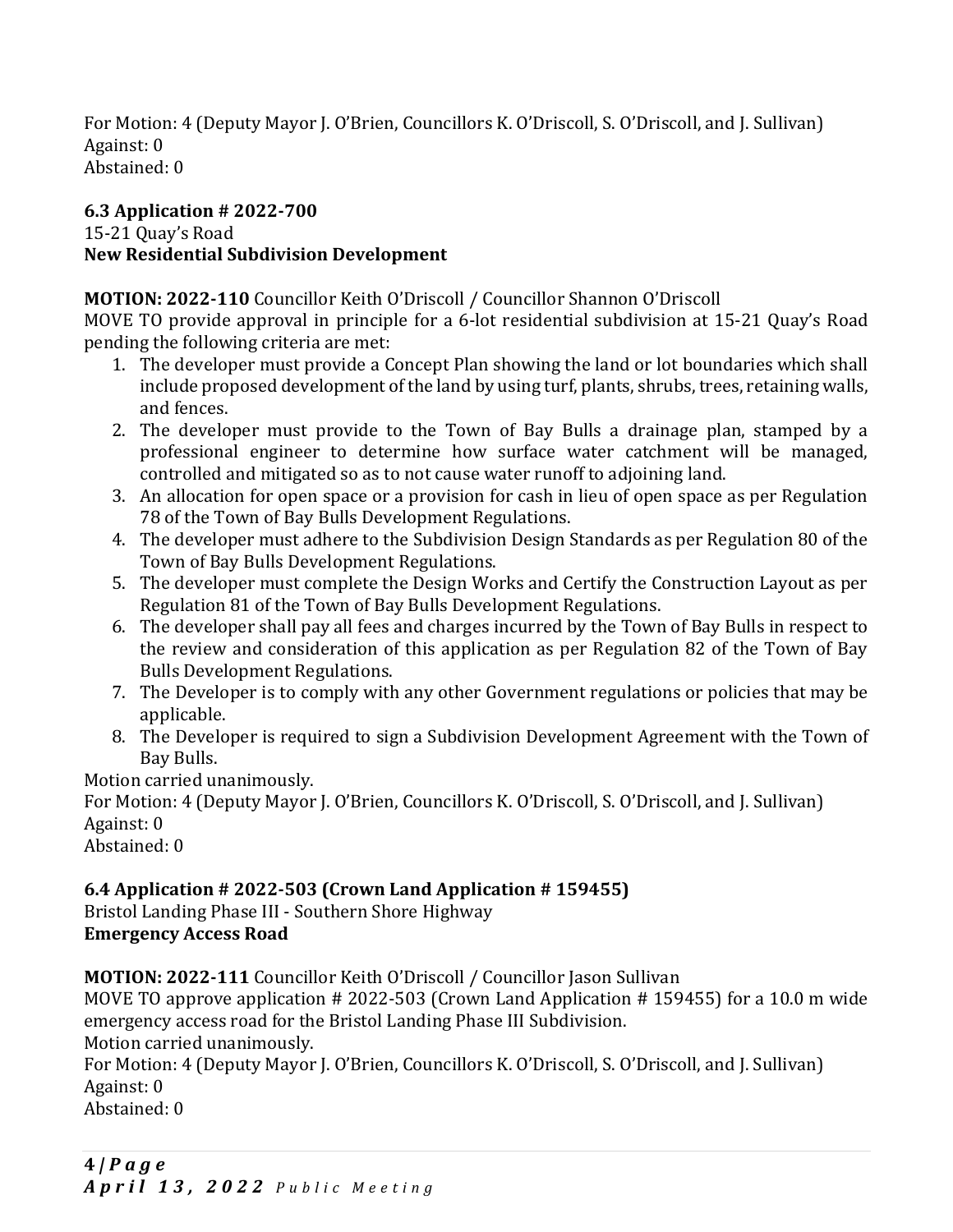#### **7. Accounts Payable**

#### **7.1 Accounts Payable Listing for the period ending March 31, 2022**

#### **Total for Section A: \$123,303.53 Total for Section B: \$60,124.10 – Pre-authorized disbursements Total Disbursements for the Month: \$183,427.63**

**MOTION: 2022-112** Councillor Shannon O'Driscoll / Councillor Jason Sullivan MOVE TO approve all payables in section A and section B totaling \$183,427.63 Motion carried unanimously. For Motion: 4 (Deputy Mayor J. O'Brien, Councillors K. O'Driscoll, S. O'Driscoll, and J. Sullivan) Against: 0 Abstained: 0

#### **8. Committee Reports**

#### **8.1BBBAA Meeting Package, March 10 2022**

Councillor Keith O'Driscoll addressed Council and the public to advise that the Bay Bulls – Bauline Athletic Association (BBBAA) had received funding grants from the Canada Revitalization Fund (CRF) in the amount of approximately \$93,000 to complete upgrades to the Bay Bulls recreational grounds. Further to the CRF funding the BBBAA had recently received an additional \$34,000.00 from various funding groups such as; Canadian Tire – Jumpstart Community Development Grant, Come Home Year 2022 Grant, and Canadian Parks and Rec. Councillor Keith O'Driscoll explained that the additional funding will be used throughout the region in the coming months to provide recreation and community enhancement.

#### **8.2 BBBAA After School Expense Report, March 2022**

#### **8.2BBBAA Monthly Financials, February 2022**

#### **8.3BBBAA Monthly Activities Report, March 2022**

#### **8.5 Southern Shore Joint Council Meeting Package**

#### **9. Action**

#### **9.1 Traffic Calming Request #2022-1**

**MOTION: 2022-113** Councillor Jason Sullivan / Councillor Keith O'Driscoll MOVE TO provide "slow" markings and a 30 km/hour speed sign in the area of Northside Road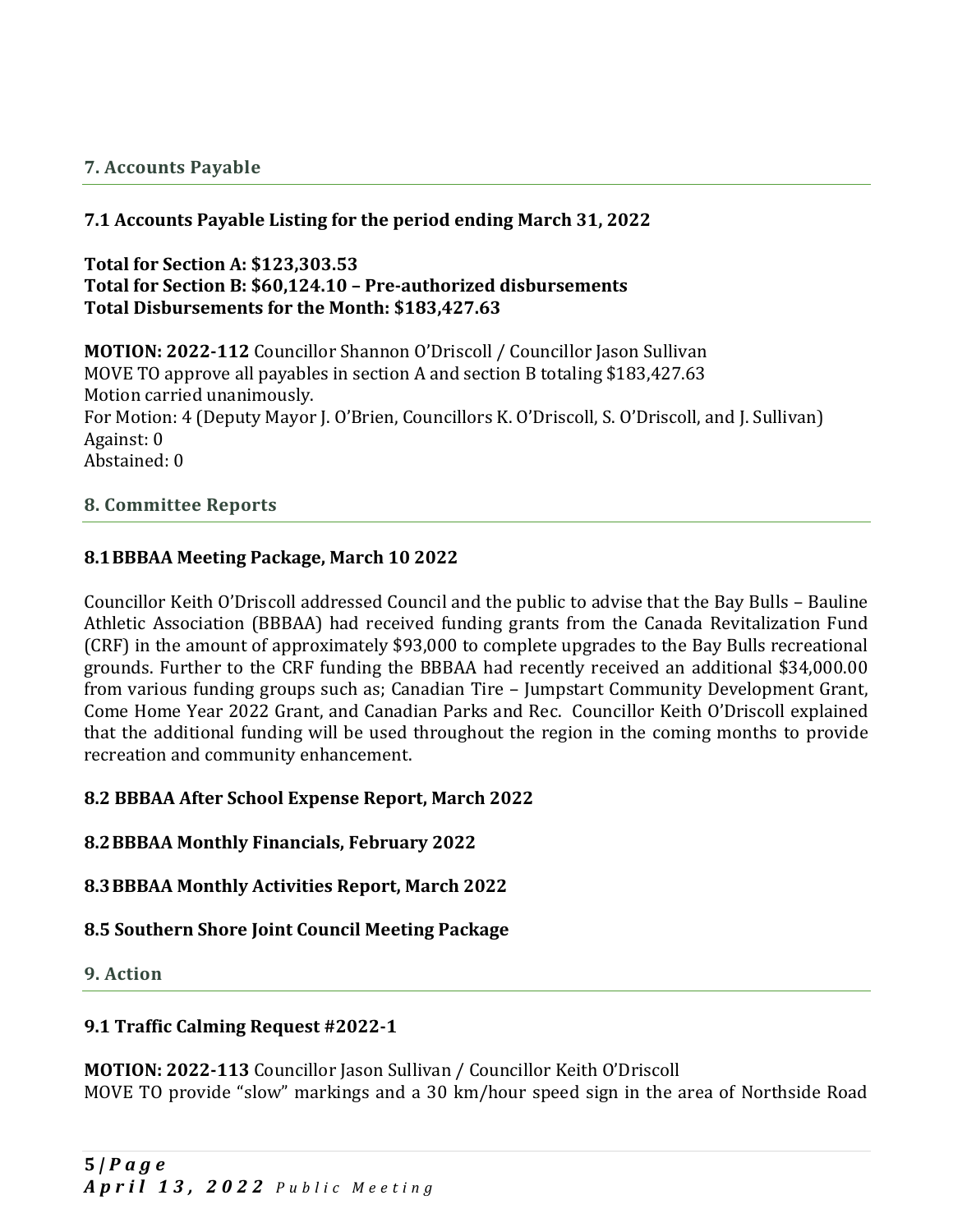identified in the request for traffic calming. Motion carried unanimously. For Motion: 4 (Deputy Mayor J. O'Brien, Councillors K. O'Driscoll, S. O'Driscoll, and J. Sullivan) Against: 0 Abstained: 0

## **9.2 Revised Town of Bay Bulls Purchasing Policy #TBB-002-AD**

**MOTION: 2022-114** Councillor Jason Sullivan / Councillor Shannon O'Driscoll MOVE TO adopt the revised Town of Bay Bulls Purchasing Policy #TBB-002-AD as presented. The enactment of this policy cancels and replaces other previous purchasing policies. Motion carried unanimously.

For Motion: 4 (Deputy Mayor J. O'Brien, Councillors, K. O'Driscoll, S. O'Driscoll, and J. Sullivan) Against: 0

Abstained: 0

## **9.3 Royal Newfoundland Constabulary Association (RNCA) Request for Advertisement**

**MOTION: 2022-115** Councillor Shannon O'Driscoll / Councillor Keith O'Driscoll MOVE TO deny the request for financial contribution in the form of advertisement to the Royal Newfoundland Constabulary Association as the request does not fit within the guidelines of the Town of Bay Bulls Donation Policy.

Motion carried unanimously.

For Motion: 4 (Deputy Mayor J. O'Brien, Councillors K. O'Driscoll, S. O'Driscoll, and J. Sullivan) Against: 0

Abstained: 0

## **9.4 Delegation of Authority – Permit Renewal**

**MOTION: 2022-116** Councillor Keith O'Driscoll / Councillor Jason Sullivan

MOVE TO delegate authority to Town staff to issue permit renewals for one additional year from the date of expiry, provided that the development has not commenced and the permit has not already expired.

Motion carried unanimously.

For Motion: 4 (Deputy Mayor J. O'Brien, Councillors K. O'Driscoll, S. O'Driscoll and J. Sullivan) Against: 0 Abstained: 0

## **9.5 Town Branded Apparel**

**MOTION: 2022-117** Deputy Mayor Jason O'Brien / Councillor Shannon O'Driscoll MOVE TO acquire updated quotes for Town branded apparel for both Council and staff. Motion carried unanimously.

For Motion: 4 (Deputy Mayor J. O'Brien, Councillors K. O'Driscoll, S. O'Driscoll and J. Sullivan) Against: 0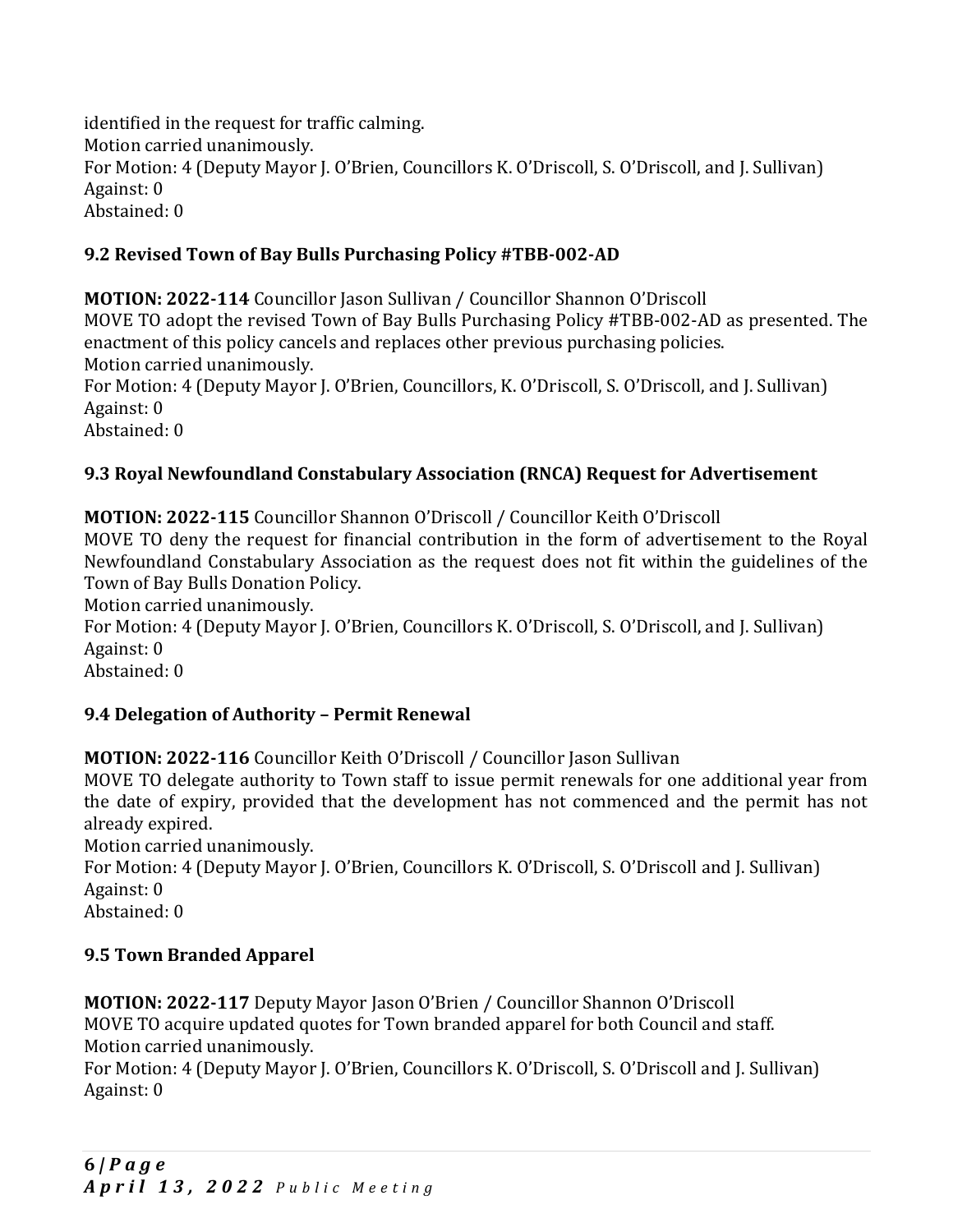Abstained: 0

## **9.6 2022 Professional Municipal Administrators (PMA) Convention and Exhibition**

**MOTION: 2022-118** Councillor Shannon O'Driscoll/ Councillor Keith O'Driscoll MOVE TO approve the Town Manager and Assistant Town Clerk to attend the 2022 PMA Convention and Exhibition from June 8-10, 2022 in Gander. FURTHER MOVE TO approve the closure of the Town offices from June 8-10, 2022. Motion carried unanimously.

For Motion: 4 (Deputy Mayor J. O'Brien, Councillors K. O'Driscoll, S. O'Driscoll and J. Sullivan) Against: 0

Abstained: 0

## **9.7 Award RFQ20220316 – Town Hall Building Repairs**

**MOTION: 2022-119** Councillor Jason Sullivan / Councillor Keith O'Driscoll MOVE TO award RFQ20220316 – Town Hall Building Repairs to the lowest compliant bidder, Blair Roche Contracting Ltd. for a total cost of \$19,013.90 + HST. Motion carried unanimously. For Motion: 4 (Deputy Mayor J. O'Brien, Councillors S. O'Driscoll, K. O'Driscoll, and J. Sullivan) Against: 0 Abstained: 0

## **9.8 Award RFQ20220317 – Patch Paving**

**MOTION: 2022-120** Councillor Keith O'Driscoll / Councillor Shannon O'Driscoll MOVE TO award RFQ20220317- Patch Paving to the lowest compliant bidder, English's Paving Corp. for a total cost of \$23,925.00 + HST. Motion carried unanimously. For Motion: 4 (Deputy Mayor J. O'Brien, Councillors K. O'Driscoll, S. O'Driscoll and J. Sullivan) Against: 0 Abstained: 0

## **9.9 Agreement with Crane Services Ltd. – BBLRC Repairs**

**MOTION: 2022-121** Councillor Jason Sullivan / Councillor Shannon O'Driscoll MOVE TO enter into a Service Agreement with Crane Services Ltd. to complete repairs to the BBRLC roof as part of the BBRLC Upgrading Project # 219178 for a total cost of \$103,900 + HST. Motion carried unanimously.

For Motion: 4 (Deputy Mayor J. O'Brien, Councillors K. O'Driscoll, S. O'Driscoll and J. Sullivan) Against: 0

Abstained: 0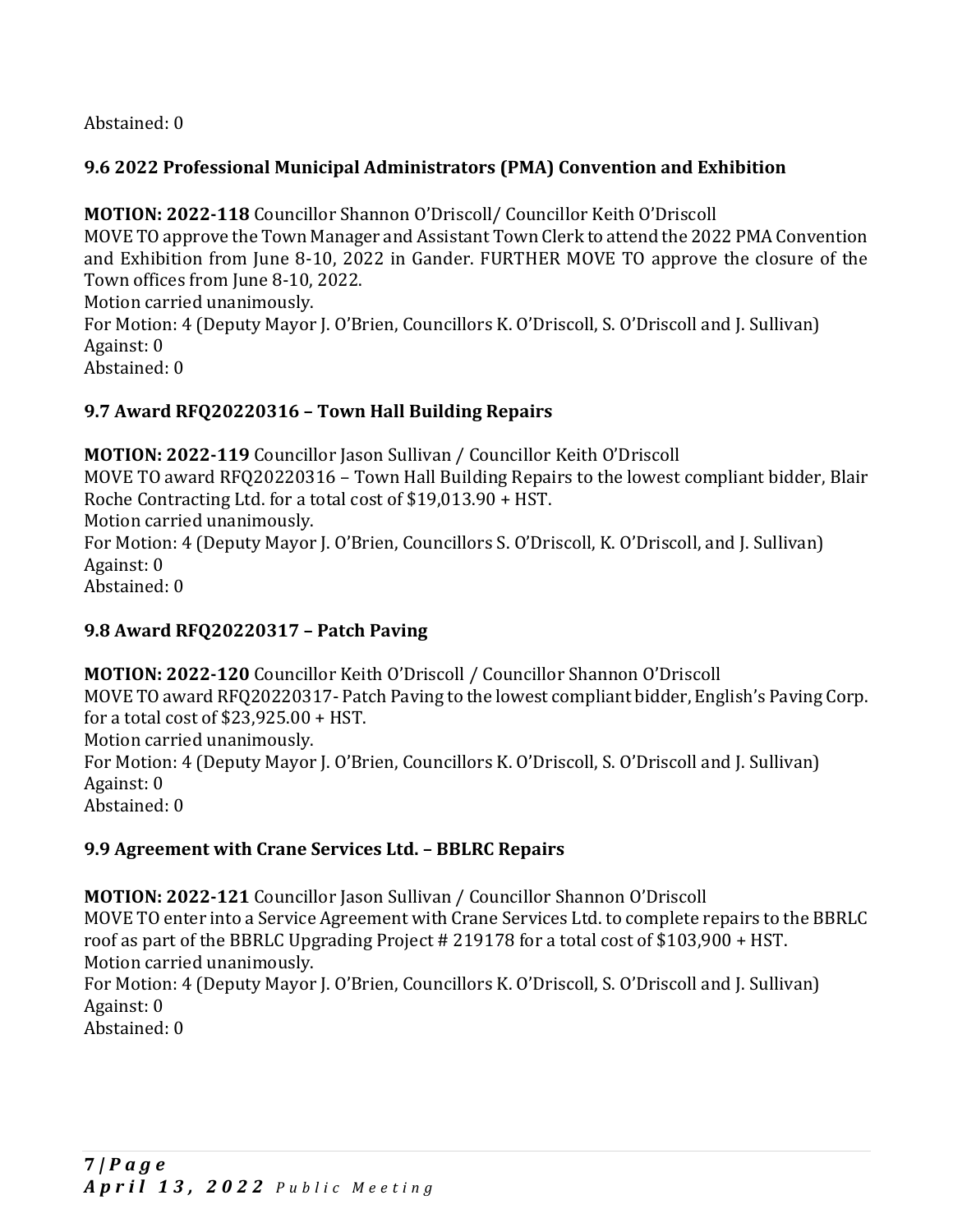## **9.10 Notification of Business Closure – Dr. Morry's Walk-in Clinic**

**MOTION: 2022-122** Councillor Keith O'Driscoll / Councillor Shannon O'Driscoll MOVE TO remove Dr. Morry's Walk-in Clinic from the business tax roll due to the change in business operations on December 17, 2021. Motion carried unanimously. For Motion: 4 (Deputy Mayor J. O'Brien, Councillors K. O'Driscoll, S. O'Driscoll, and J. Sullivan)

Against: 0

Abstained: 0

## **9.11 Quotes for Approval - Commercial Bin Lease**

**MOTION: 2022-123** Councillor Jason Sullivan / Councillor Keith O'Driscoll MOVE TO enter into a service agreement with GFL Environmental Inc. for waste removal services at a total monthly cost of \$240.00 + HST. FURTHER MOVE TO calculate the monthly cost from May to December, 2022 and deduct that cost from the Eastern Regional Service Board invoice for Waste Collection Services for the Town of Bay Bulls.

Motion carried unanimously.

For Motion: 4 (Deputy Mayor J. O'Brien, Councillors K. O'Driscoll, S. O'Driscoll, and J. Sullivan) Against: 0

Abstained: 0

## **9.12 Municipal Approval for Sale of NLC Products at 878 Southern Shore Highway**

8:31 p.m. Councillor Jason Sullivan declared a Conflict of Interest on agenda item 9.12, as Councillor Jason Sullivan has immediate family who own and operate a similar business that also holds an NLC Liquor License. Councillor Jason Sullivan did not participate in any discussion nor vote on the matter.

**MOTION: 2022-124** Councillor Keith O'Driscoll / Councillor Shannon O'Driscoll MOVE TO provide municipal approval for the sale of Newfoundland Liquor Corporation (NLC) open products to guests at the store front known as Arbour, located at 878-882 Southern Shore Highway. Motion carried unanimously.

For Motion: 3 (Deputy Mayor J. O'Brien, Councillors K. O'Driscoll and S. O'Driscoll) Against: 0

Abstained: 1 (Councillor J. Sullivan)

## **9.13 Revised Town of Bay Bulls Harassment Prevention Plan**

**MOTION: 2022-125** Councillor Jason Sullivan / Councillor Shannon O'Driscoll MOVE TO adopt the revised Town of Bay Bulls Harassment Prevention Plan as presented. The

enactment of this Harassment Prevention Plan cancels and replaces all other previous harassment policies and/or plans.

Motion carried unanimously.

For Motion: 4 (Deputy Mayor J. O'Brien, Councillors K. O'Driscoll, S. O'Driscoll, and J. Sullivan)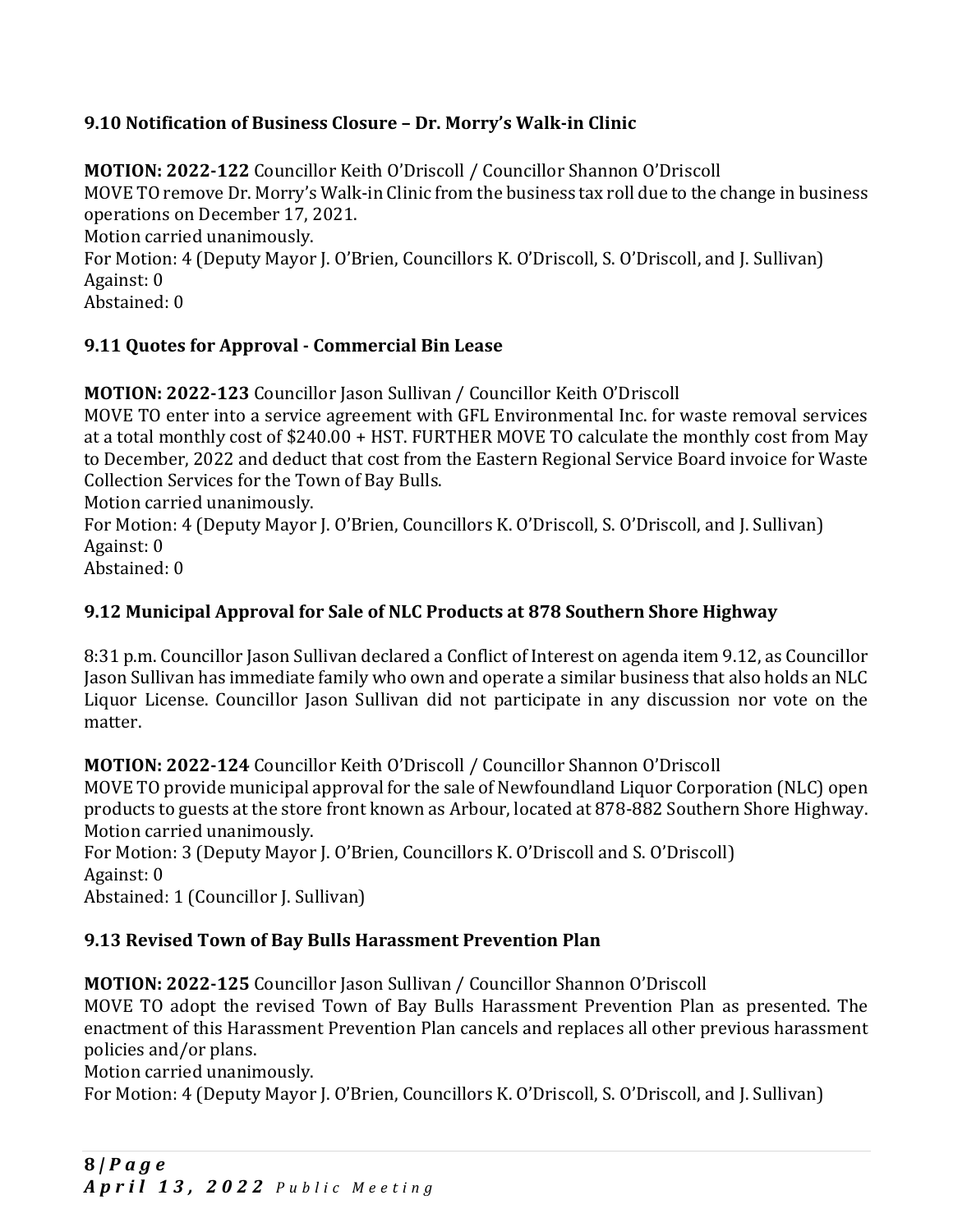Against: 0 Abstained: 0

#### **10. Information Only**

#### **10.1 MUN Report on Geophysical Surveys on Coastal Road Sections in Bay Bulls**

#### **10.2 Letter of Award to BBBAA for the Community Healthy Living Fund**

#### **10.3 Kickoff Meeting Minutes for the Irishtown Road Storm Sewer Upgrades – Phase 2**

#### **10.4 Easter Egg Hunt**

Councillor Shannon O'Driscoll addressed Council and the public to advise that the 1st Annual Town of Bay Bulls Easter Egg Hunt will take place at the Bay Bulls Recreational Grounds on Saturday April 16, 2022 from 1:00 pm – 2:00 pm.

**11. Correspondence Received** 

#### **11.1 Seismic Programs Offshore Newfoundland 2022 Update**

**12. Correspondence Sent** 

**12.1 Town of Bay Bulls Response to Business Application #2022-100 – 878-882 Southern Shore Highway**

**12.2 Town of Bay Bulls Response to Crown Land Application # 159383 – 700 Southern Shore Highway**

**12.3 Town of Bay Bulls Request for WBVFD Financial Analysis and Service Agreement**

**13. New Business** 

#### **14. Adjournment**

8:37 p.m. Deputy Mayor Jason O'Brien called for adjournment as there was no further business the Council.

**MOTION: 2022-126** Councillor Jason Sullivan / Councillor Keith O'Driscoll MOVE THAT the meeting be adjourned. Motion carried unanimously. For Motion: 4 (Deputy Mayor J. O'Brien, Councillors K. O'Driscoll, S. O'Driscoll, and J. Sullivan)